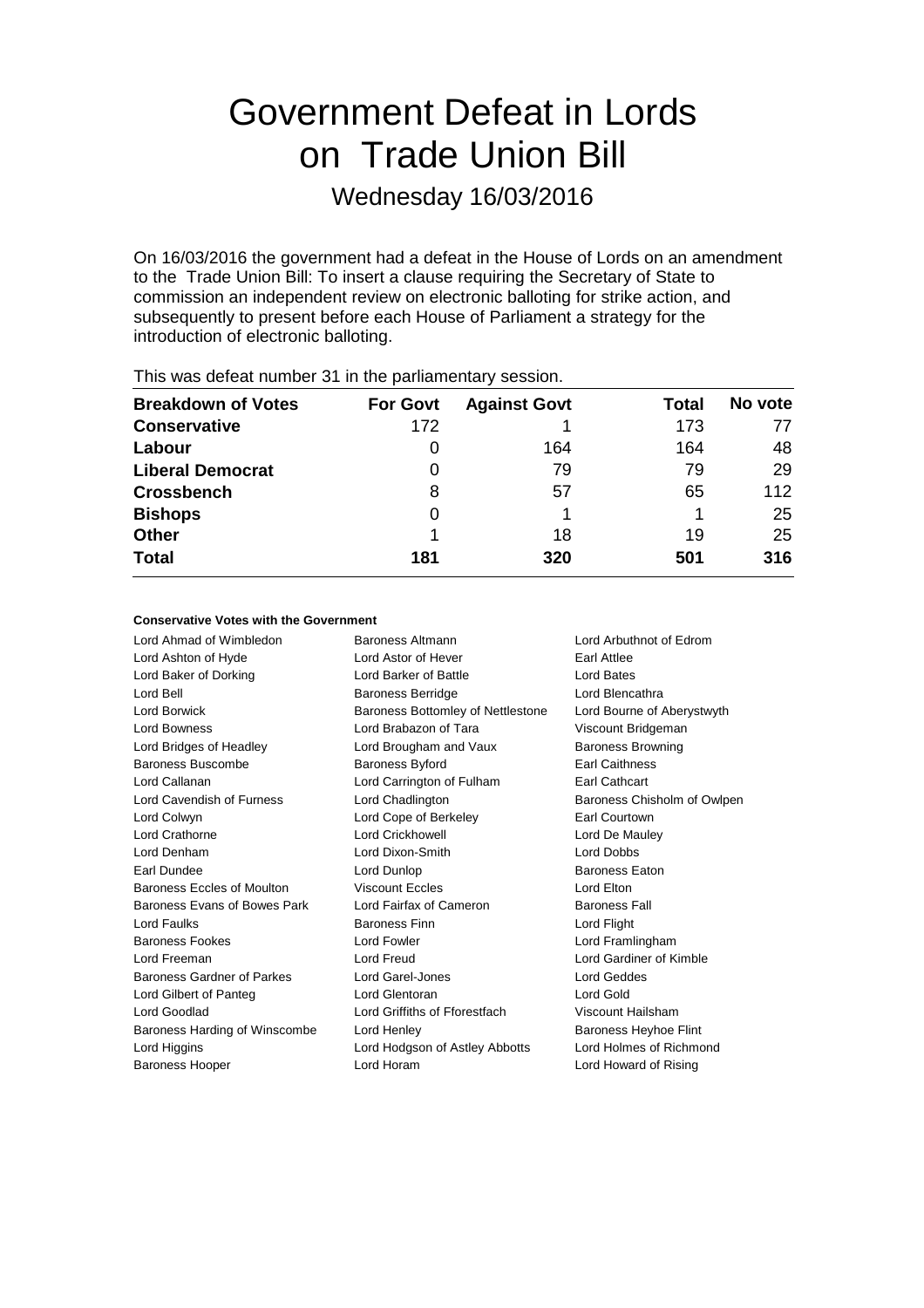Lord Hunt of Wirral Lord Inglewood Lord James of Blackheath Baroness Jenkin of Kennington Lord Jopling Communication Lord Keen of Elie Baroness Knight of Collingtree Lord Lansley Lord Lawson of Blaby Lord Leigh of Hurley **Lord Lexden** Lord Lexden **Earl Lindsay** Lord Lingfield **Lord Livingston of Parkhead** Marquess of Lothian Lord Lucas **Lord Lupton** Lord Lupton **Lord Lucas** Lord Lyell Lord MacGregor of Pulham Market Lord Mackay of Clashfern Lord Magan of Castletown Lord Mancroft Lord Marlesford Lord Maude of Horsham Lord Mawhinney **Lord McColl of Dulwich Baroness McIntosh of Pickering** Baroness Mobarik **Duke of Montrose** Lord Moore of Lower Marsh Baroness Morris of Bolton Lord Moynihan Lord Naseby Lord Nash **Baroness Neville-Jones** Baroness Neville-Rolfe Baroness Newlove **Baroness Noakes** Lord Norton of Louth Lord O'Shaughnessy Baroness O'Cathain Baroness Oppenheim-Barnes Baroness Perry of Southwark Baroness Pidding Lord Plumb Lord Polak Lord Popat Lord Porter of Spalding Lord Prior of Brampton **Baroness Rawlings** Baroness Redfern Lord Renfrew of Kaimsthorn Lord Ribeiro Lord Risby Lord Robathan **Baroness Rock** Lord Ryder of Wensum Lord Sanderson of Bowden Baroness Scott of Bybrook Baroness Seccombe Earl Selborne Lord Selkirk of Douglas Lord Selsdon Lord Sheikh Lord Sherbourne of Didsbury Baroness Shields Lord Shinkwin Lord Skelmersdale Lord Smith of Hindhead Baroness Stedman-Scott Lord Sterling of Plaistow Baroness Stowell of Beeston Lord Strathclyde Baroness Stroud Lord Suri Lord Swinfen Lord Tanlaw Lord Taylor of Holbeach Lord Tebbit Lord Trefgarne Viscount Trenchard Lord Trimble Lord True Lord Tugendhat Baroness Warsi Lord Wasserman Lord Wei Baroness Wheatcroft Lord Whitby Baroness Wilcox Lord Willetts Baroness Williams of Trafford Lord Young of Cookham Viscount Younger of Leckie

Lord Howard of Lympne Earl Howe Lord Howell of Guildford

**Conservative Votes against the Government** Lord Balfe

### **Labour Votes with the Government**

### **Labour Votes against the Government**<br>Lord Alli

- 
- Lord Anderson of Swansea Baroness Andrews Lord Bach **Baroness Bakewell Baroness Bakewell Lord Bassam of Brighton** Lord Beecham **Lord Berkeley** Baroness Billingham Baroness Blackstone Baroness Blood Lord Blunkett Lord Bradley Lord Bragg Lord Brennan Lord Brooke of Alverthorpe Lord Brookman Lord Campbell-Savours Lord Cashman Viscount Chandos Lord Christopher Lord Clark of Windermere Lord Clarke of Hampstead Lord Collins of Highbury Baroness Corston **Baroness Crawley Community** Lord Cunningham of Felling Lord Darling of Roulanish Lord Davidson of Glen Clova Lord Davies of Oldham Baroness Donaghy Baroness Drake Lord Drayson Lord Dubs Lord Elder Lord Evans of Watford Lord Falconer of Thoroton Baroness Farrington of Ribbleton Lord Faulkner of Worcester Lord Foster of Bishop Auckland Lord Foulkes of Cumnock Baroness Gale Lord Giddens **Lord Glasman** Baroness Golding Lord Gordon of Strathblane **Baroness Gould of Potternewton** Lord Grantchester
- Lord Davies of Stamford **Lord Davies of Coity** Baroness Dean of Thornton-le-Fylde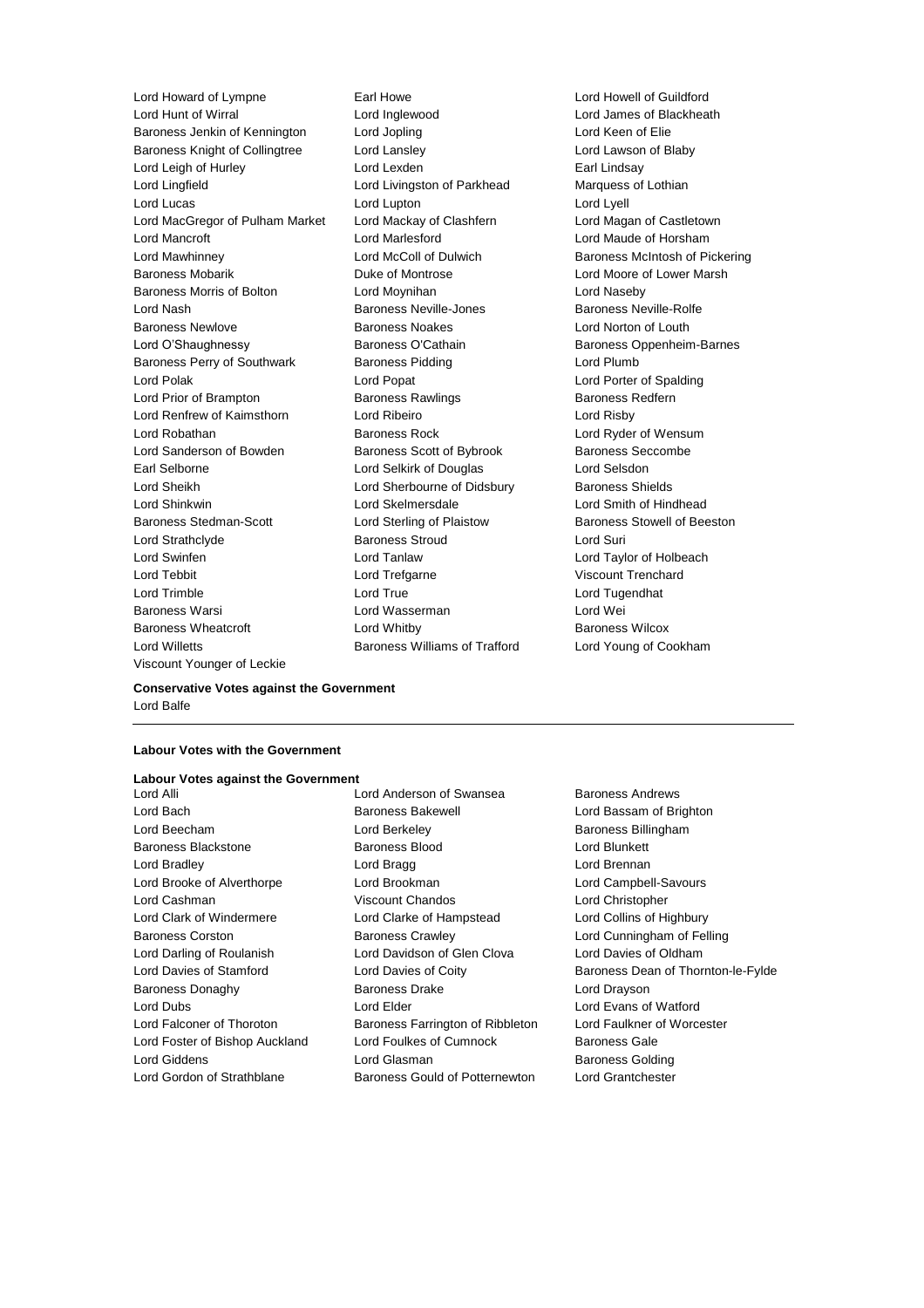Lord Grocott Lord Harris of Haringey Lord Harrison Lord Hart of Chilton Lord Haskel Lord Haughey Lord Haworth Baroness Hayter of Kentish Town Baroness Healy of Primrose Hill Baroness Henig Baroness Hilton of Eggardon Baroness Hollis of Heigham Lord Howarth of Newport **Baroness Howells of St Davids** Lord Howie of Troon Lord Hoyle Lord Hughes of Woodside Lord Hunt of Chesterton Lord Hunt of Kings Heath **Lord Hutton of Furness** Lord Irvine of Lairg Baroness Jay of Paddington **Lord Jones Example 2** Baroness Jones of Whitchurch Lord Jordan Baroness Jowell Lord Judd Baroness Kennedy of Cradley **Lord Kennedy of Southwark** Baroness Kennedy of The Shaws Baroness King of Bow **Lord Kinnock** Baroness Kinnock of Holyhead Lord Kirkhill **Lord Knight of Weymouth** Baroness Lawrence of Clarendon Lord Lea of Crondall **Lord Lennie** Lord Lennie Lord Levy Baroness Liddell of Coatdyke Lord Liddle Lord Lipsey Baroness Lister of Burtersett Lord Livermore Lord Macdonald of Tradeston Lord MacKenzie of Culkein Lord Mandelson Baroness Massey of Darwen Lord Maxton Lord McAvoy Lord McConnell of Glenscorrodale Baroness McDonagh Lord McFall of Alcluith Baroness McIntosh of Hudnall Lord Mendelsohn Lord Mitchell Lord Monks Lord Moonie **Baroness Morgan of Ely** Baroness Morgan of Huyton<br>
Baroness Morris of Yardley **Baroness Morris of Yardley Baroness Morris of Yardley Baroness Morris of Nurphy of Torfaen** Baroness Nye Lord O'Neill of Clackmannan Lord Patel of Bradford Lord Pendry Baroness Pitkeathley Lord Plant of Highfield Lord Ponsonby of Shulbrede Lord Prescott Baroness Primarolo Baroness Prosser Lord Puttnam Baroness Quin Lord Radice **Baroness Ramsay of Cartvale** Baroness Rebuck Lord Reid of Cardowan Lord Richard Lord Rogers of Riverside Lord Rooker Lord Rosser Lord Rowlands Lord Sawyer **Baroness Scotland of Asthal** Baroness Sherlock Viscount Simon **Baroness Smith of Gilmorehill** Baroness Smith of Basildon Lord Soley Lord Stevenson of Balmacara Lord Stone of Blackheath Baroness Symons of Vernham Dean Baroness Taylor of Bolton Lord Temple-Morris Lord Tomlinson **Lord Touhig Lord Triesman** Lord Triesman Lord Tunnicliffe **Lord Turnberg** Lord Turnberg Baroness Warwick of Undercliffe Lord West of Spithead **Baroness Wheeler** Baroness Whitaker Lord Whitty Lord Williams of Elvel Lord Wills Lord Wood of Anfield **Lord Woolmer of Leeds** Baroness Worthington Baroness Young of Old Scone Lord Young of Norwood Green

Baroness Morris of Yardley **Lord Murphy of Torfaen** 

### **Liberal Democrat Votes with the Government**

| Liberal Democrat Votes against the Government |                                   |                                               |  |
|-----------------------------------------------|-----------------------------------|-----------------------------------------------|--|
| Lord Addington                                | Lord Ashdown of Norton-sub-Hamdon | Baroness Bakewell of Hardington<br>Mandeville |  |
| <b>Baroness Barker</b>                        | Lord Beith                        | Baroness Benjamin                             |  |
| Baroness Bonham-Carter of Yarnbury            | <b>Baroness Brinton</b>           | Lord Burnett                                  |  |
| Baroness Burt of Solihull                     | Lord Clement-Jones                | <b>Lord Cotter</b>                            |  |
| Lord Dholakia                                 | <b>Baroness Doocey</b>            | Baroness Falkner of Margravine                |  |
| Baroness Featherstone                         | Lord Foster of Bath               | Baroness Garden of Frognal                    |  |
| Lord German                                   | Earl Glasgow                      | Lord Goddard of Stockport                     |  |
| Lord Greaves                                  | Baroness Grender                  | Baroness Hamwee                               |  |
| Baroness Harris of Richmond                   | <b>Baroness Humphreys</b>         | Lord Hussain                                  |  |
| Baroness Hussein-Ece                          | Baroness Janke                    | <b>Baroness Jolly</b>                         |  |
| Lord Jones of Cheltenham                      | Lord Kirkwood of Kirkhope         | Lord Lee of Trafford                          |  |
| Lord Lester of Herne Hill                     | Baroness Ludford                  | Lord Maclennan of Rogart                      |  |
| <b>Baroness Maddock</b>                       | Baroness Manzoor                  | Lord Marks of Henley-on-Thames                |  |